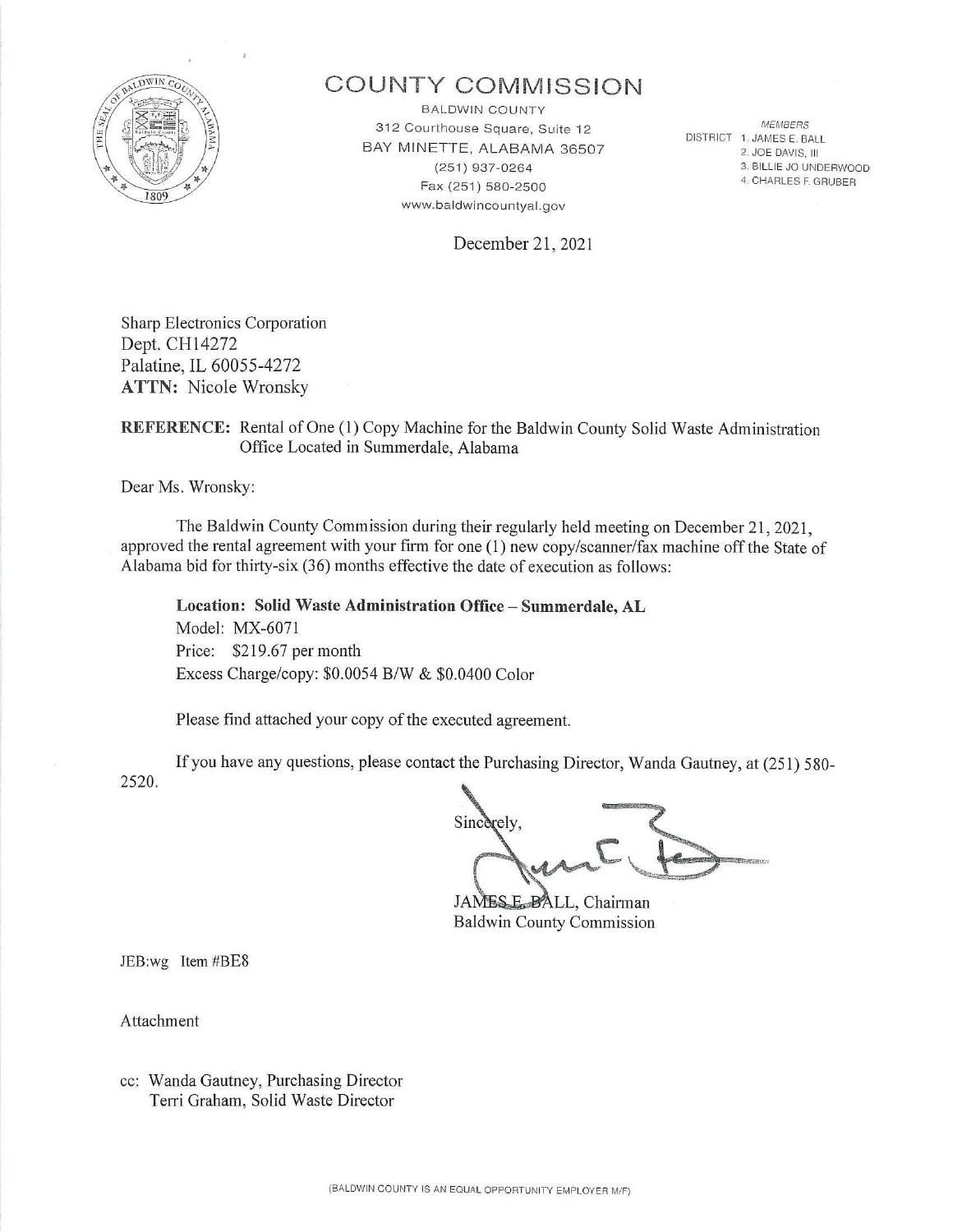Order# B325

B325

# **Sharp Electronics Corporation**

**Order Address:** One Sharp Plaza Box Q, Mahwah, NJ 07495

Remit Address: Dept CH 14272, Palatine, IL 60055-4272

## STATE CONTRACT RENTAL AGREEMENT

| BILL TO:                         | SHIP TO:                        |
|----------------------------------|---------------------------------|
| <b>Baldwin County Commission</b> | Baldwin County Solid Waste Dept |
| 312 Courthouse Square Suite 11   | <b>Administration Building</b>  |
| Bay Minette, AL 36507            | 15140 County Road 49            |
|                                  | Summerdale, AL 36580            |
| TELEPHONE # 251-580-1911         | TELEPHONE # 251-972-6878        |
| Contact: Sherry Smith            | Contact: Terri Graham           |
| DATE                             | BEGINNING METER READ            |
|                                  |                                 |

TERM: 3 YR. Agreement under the provisions of State of Alabama Contract # 140603-AL-06

RA TE: Monthly Monthly Copies Excess Charge Charge:  $\frac{\$219.67}{\$N/A}$  Excess Charge Per Copy \$  $\frac{\$3.0054 B/W & $3.0054 B/W & $3.0400 \text{ Color}}{2.0054 B/W & $3.0400 \text{ Color}}$ 

3 Yr Equip. Total \$7,908.12

 $\gamma$ 

I

Note: Per the terms and conditions of the AL contract, the applicable local usage tax has been added to the monthly payment

| <b>MFG</b>   | <b>MODEL</b> | SERIAL #                     | LOCATION | <b>METER</b> |
|--------------|--------------|------------------------------|----------|--------------|
| <b>SHARP</b> | MX-6071      |                              |          |              |
|              | MX-DE28N     |                              |          |              |
|              | MX-FN27N     |                              |          |              |
|              | MX-FX15      |                              |          |              |
|              |              |                              |          |              |
|              |              | <b>REPLACES S/N 85143647</b> |          |              |
|              |              |                              |          |              |
|              |              |                              |          |              |